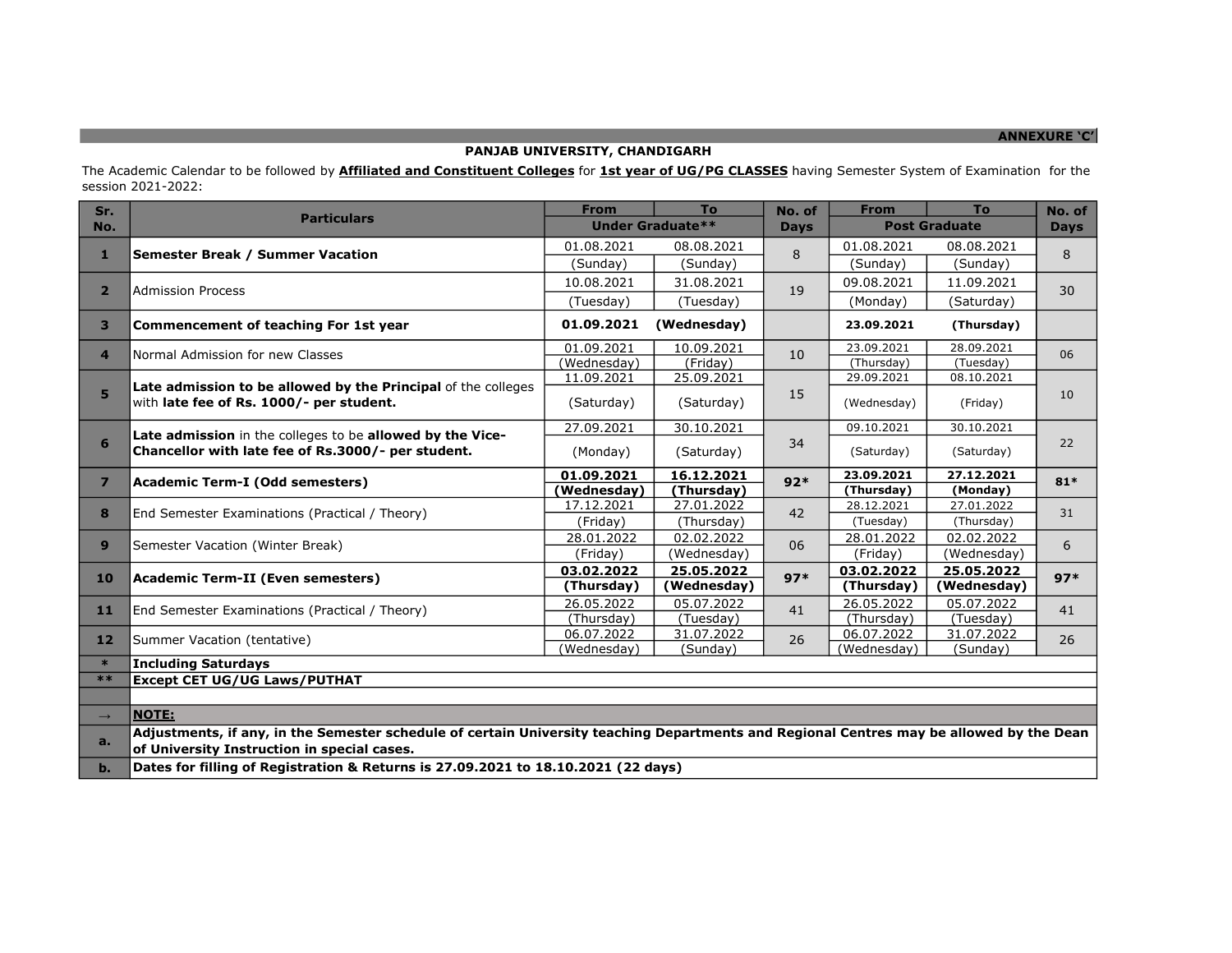## PANJAB UNIVERSITY, CHANDIGARH

The Academic Calendar to be followed by *Affiliated and Constituent Colleges* for *UG/PG ONGOING CLASSES* having Semester System of Examination for the session 2021-22:

| Sr.<br>No.              | <b>Particulars</b>                                                                                                                                                                      | <b>From</b>               | To                        | No. of<br><b>Days</b> |  |  |
|-------------------------|-----------------------------------------------------------------------------------------------------------------------------------------------------------------------------------------|---------------------------|---------------------------|-----------------------|--|--|
| $\mathbf{1}$            | Semester break / Summer Vacation                                                                                                                                                        | 01.08.2021                | 08.08.2021                | 8                     |  |  |
|                         |                                                                                                                                                                                         | (Sunday)                  | (Sunday)                  |                       |  |  |
| $\overline{2}$          | <b>Admission Process</b>                                                                                                                                                                | 09.08.2021                | 10.08.2021                | $\overline{2}$        |  |  |
|                         |                                                                                                                                                                                         | (Monday)                  | (Tuesday)                 |                       |  |  |
| $\overline{\mathbf{3}}$ | <b>Commencement of teaching For ongoing classes</b>                                                                                                                                     | 11.08.2021<br>(Wednesday) |                           |                       |  |  |
| 3                       | Normal Admission for Ongoing Classes                                                                                                                                                    | 11.08.2021                | 23.08.2021                | 13                    |  |  |
|                         |                                                                                                                                                                                         | (Wednesdav)               | (Monday)                  |                       |  |  |
|                         | Late admission to be allowed by the Principal of the colleges with late fee of Rs.<br>1000/- per student.                                                                               | 24.08.2021                | 02.09.2021                | 10                    |  |  |
| $\overline{a}$          |                                                                                                                                                                                         | (Tuesday)                 | (Thursday)                |                       |  |  |
|                         | Late admission in the colleges to be allowed by the Vice-Chancellor with late<br>fee of Rs.3000/- per student.                                                                          | 03.09.2021                | 30.09.2021                | 28                    |  |  |
| 5                       |                                                                                                                                                                                         | (Friday)                  | (Thursday)                |                       |  |  |
| 6                       | Academic Term-1 Odd semesters                                                                                                                                                           | 11.08.2021                | 30.11.2021                | $97*$                 |  |  |
|                         |                                                                                                                                                                                         | (Wednesday)               | (Tuesday)                 |                       |  |  |
| $\overline{7}$          | Preparatory Break                                                                                                                                                                       | 01.12.2021                | 16.12.2021                | 16                    |  |  |
|                         |                                                                                                                                                                                         | (Wednesday)               | (Thursday)                |                       |  |  |
| 8                       | <b>End Semester Examinations</b>                                                                                                                                                        | 17.12.2021                | 27.01.2022                | 42                    |  |  |
|                         |                                                                                                                                                                                         | (Friday)                  | (Thursday)                |                       |  |  |
| 9                       | Semester Vacation (Winter Break)                                                                                                                                                        | 28.01.2022                | 02.02.2022                | 06                    |  |  |
|                         |                                                                                                                                                                                         | (Friday)                  | (Wednesday)               |                       |  |  |
| <b>10</b>               | <b>Academic Term-II Even semesters</b>                                                                                                                                                  | 03.02.2022                | 25.05.2022                | $97*$                 |  |  |
| 11                      |                                                                                                                                                                                         | (Thursday)<br>26.05.2022  | (Wednesday)<br>05.07.2022 |                       |  |  |
|                         | <b>End Semester Examinations</b>                                                                                                                                                        | (Thursday)                | (Tuesday)                 | 41                    |  |  |
| 12                      |                                                                                                                                                                                         | 06.07.2022                | 31.07.2022                |                       |  |  |
|                         | Summer Vacation (tentative)                                                                                                                                                             | (Wednesday)               | (Sunday)                  | 26                    |  |  |
|                         |                                                                                                                                                                                         |                           |                           |                       |  |  |
| $\rightarrow$           | <b>NOTE:</b>                                                                                                                                                                            |                           |                           |                       |  |  |
| a.                      | Adjustments, if any, in the Semester schedule of certain University teaching Departments and Regional Centres may be allowed<br>by the Dean of University Instruction in special cases. |                           |                           |                       |  |  |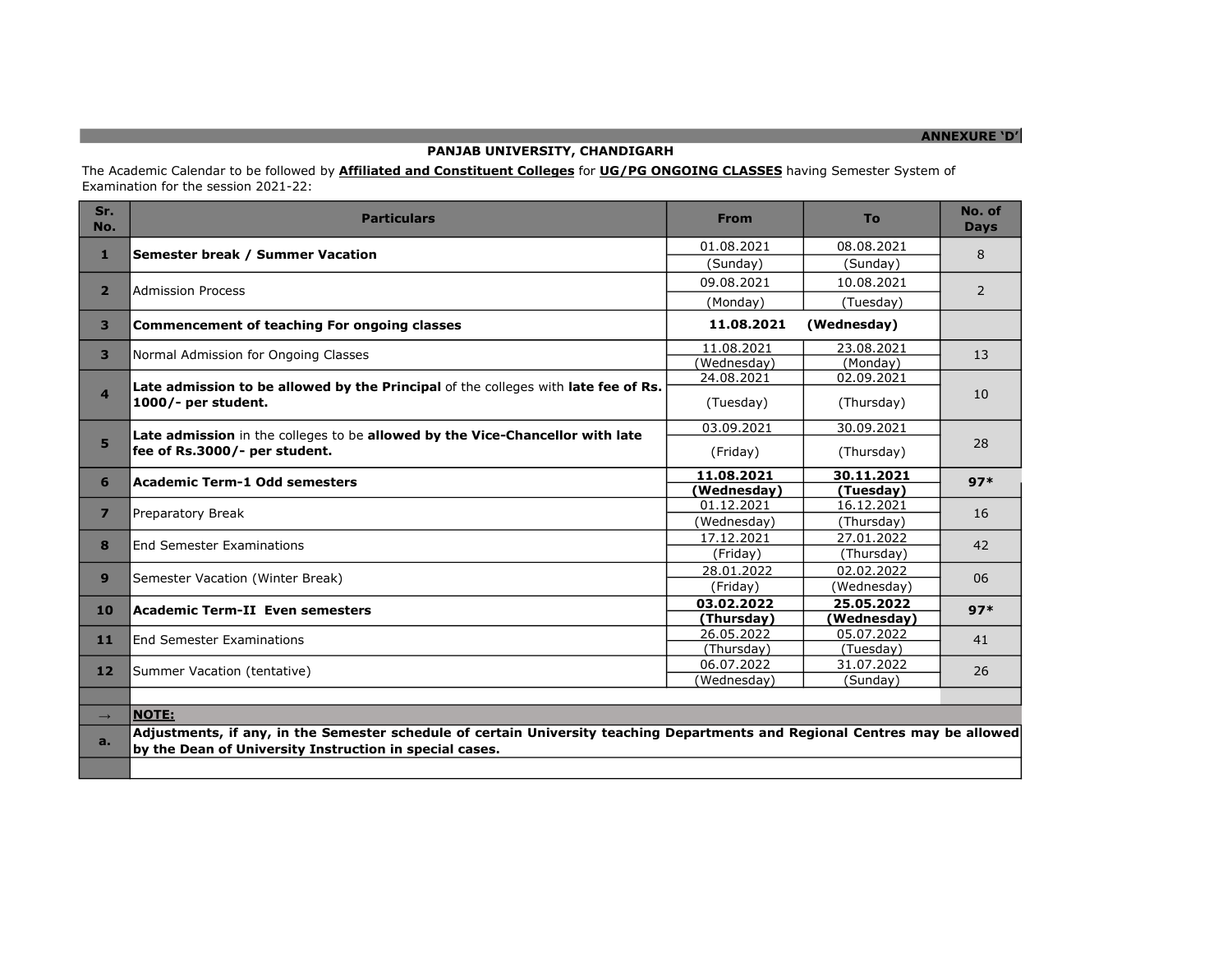ANNEXURE 'A'

#### PANJAB UNIVERSITY, CHANDIGARH

The Academic Calendar to be followed by **Teaching Departments/Regional Centres** for 1st YEAR of UG/PG CLASSES having Semester System of Examination for the session 2021-2022:

| Sr.            | <b>Particulars</b>                                                                                                                                                                   | <b>From</b>              | To                      | No. of     | <b>From</b>          | To          | No. of      |
|----------------|--------------------------------------------------------------------------------------------------------------------------------------------------------------------------------------|--------------------------|-------------------------|------------|----------------------|-------------|-------------|
| No.            |                                                                                                                                                                                      |                          | <b>Under Graduate**</b> |            | <b>Post Graduate</b> |             | <b>Days</b> |
| 1              | <b>Semester Break / Summer Vacation</b>                                                                                                                                              | 01.08.2021               | 08.08.2021              | 8          | 01.08.2021           | 08.08.2021  | 8           |
|                |                                                                                                                                                                                      | (Sunday)<br>(Sunday)     |                         | (Sunday)   | (Sunday)             |             |             |
| $\overline{2}$ | Admission Process                                                                                                                                                                    | 10.08.2021               | 31.08.2021              | 19         | 09.08.2021           | 11.09.2021  | 30          |
|                |                                                                                                                                                                                      | (Tuesday)                | (Tuesday)               |            | (Monday)             | (Saturday)  |             |
| 3              | <b>Commencement of teaching For 1st year</b>                                                                                                                                         | 01.09.2021               | (Wednesday)             |            | 23.09.2021           | (Thursday)  |             |
| $\overline{4}$ | Normal Admission for new Classes                                                                                                                                                     | 01.09.2021               | 10.09.2021              | 10         | 23.09.2021           | 28.09.2021  | 06          |
|                |                                                                                                                                                                                      | (Wednesday)              | (Friday)                |            | (Thursday)           | (Tuesday)   |             |
|                | Late admission to be allowed by the Chairperson of the University                                                                                                                    | 11.09.2021               | 25.09.2021              |            | 29.09.2021           | 08.10.2021  | 10          |
| 5              | Teaching Departments/Regional Centres with late fee of Rs. 1000/- per<br>student.                                                                                                    | (Saturday)               | (Saturday)              | 15         | (Wednesday)          | (Friday)    |             |
|                | Late admission in the University Teaching department/Regional Centres<br>to be allowed by the Vice-Chancellor with late fee of Rs.3000/- per<br>student.                             | 27.09.2021               | 30.10.2021              | 34         | 09.10.2021           | 30.10.2021  | 22          |
| 6              |                                                                                                                                                                                      | (Monday)                 | (Saturday)              |            | (Saturday)           | (Saturday)  |             |
|                |                                                                                                                                                                                      | 01.09.2021               | 16.12.2021              | $92*$      | 23.09.2021           | 27.12.2021  | $81*$       |
| $\overline{7}$ | Academic Term-I (Odd semesters)                                                                                                                                                      | (Wednesday)              | (Thursday)              |            | (Thursday)           | (Monday)    |             |
| 8              | End Semester Examinations (Practical / Theory)                                                                                                                                       | 17.12.2021               | 27.01.2022              | 42         | 28.12.2021           | 27.01.2022  | 31          |
|                |                                                                                                                                                                                      | (Friday)                 | (Thursday)              |            | (Tuesday)            | (Thursday)  |             |
| 9              | Semester Vacation (Winter Break)                                                                                                                                                     | 28.01.2022               | 02.02.2022              | 06         | 28.01.2022           | 02.02.2022  | 6           |
|                |                                                                                                                                                                                      | (Friday)                 | (Wednesday)             |            | (Friday)             | (Wednesday) |             |
| 10             | Academic Term-II (Even semesters)                                                                                                                                                    | 03.02.2022               | 25.05.2022              | $97*$      | 03.02.2022           | 25.05.2022  | $97*$       |
|                |                                                                                                                                                                                      | (Thursday)               | (Wednesday)             |            | (Thursday)           | (Wednesday) |             |
| 11             | End Semester Examinations (Practical / Theory)                                                                                                                                       | 26.05.2022<br>05.07.2022 | 41                      | 26.05.2022 | 05.07.2022           | 41          |             |
|                |                                                                                                                                                                                      | (Thursday)               | (Tuesday)               |            | (Thursday)           | (Tuesday)   |             |
| 12             | Summer Vacation (tentative)                                                                                                                                                          | 06.07.2022               | 31.07.2022              | 26         | 06.07.2022           | 31.07.2022  | 26          |
| $\ast$         | <b>Including Saturdays</b>                                                                                                                                                           | (Wednesday)              | (Sunday)                |            | (Wednesday)          | (Sunday)    |             |
| $**$           | <b>Except CET UG/UG Laws/PUTHAT</b>                                                                                                                                                  |                          |                         |            |                      |             |             |
| $\rightarrow$  | <b>NOTE:</b>                                                                                                                                                                         |                          |                         |            |                      |             |             |
|                |                                                                                                                                                                                      |                          |                         |            |                      |             |             |
| a.             | Adjustments, if any, in the Semester schedule of certain University teaching Departments and Regional Centres may be allowed by the Dean of University Instruction in special cases. |                          |                         |            |                      |             |             |

b. Dates for filling of Registration & Returns is 27.09.2021 to 18.10.2021 (22 days)